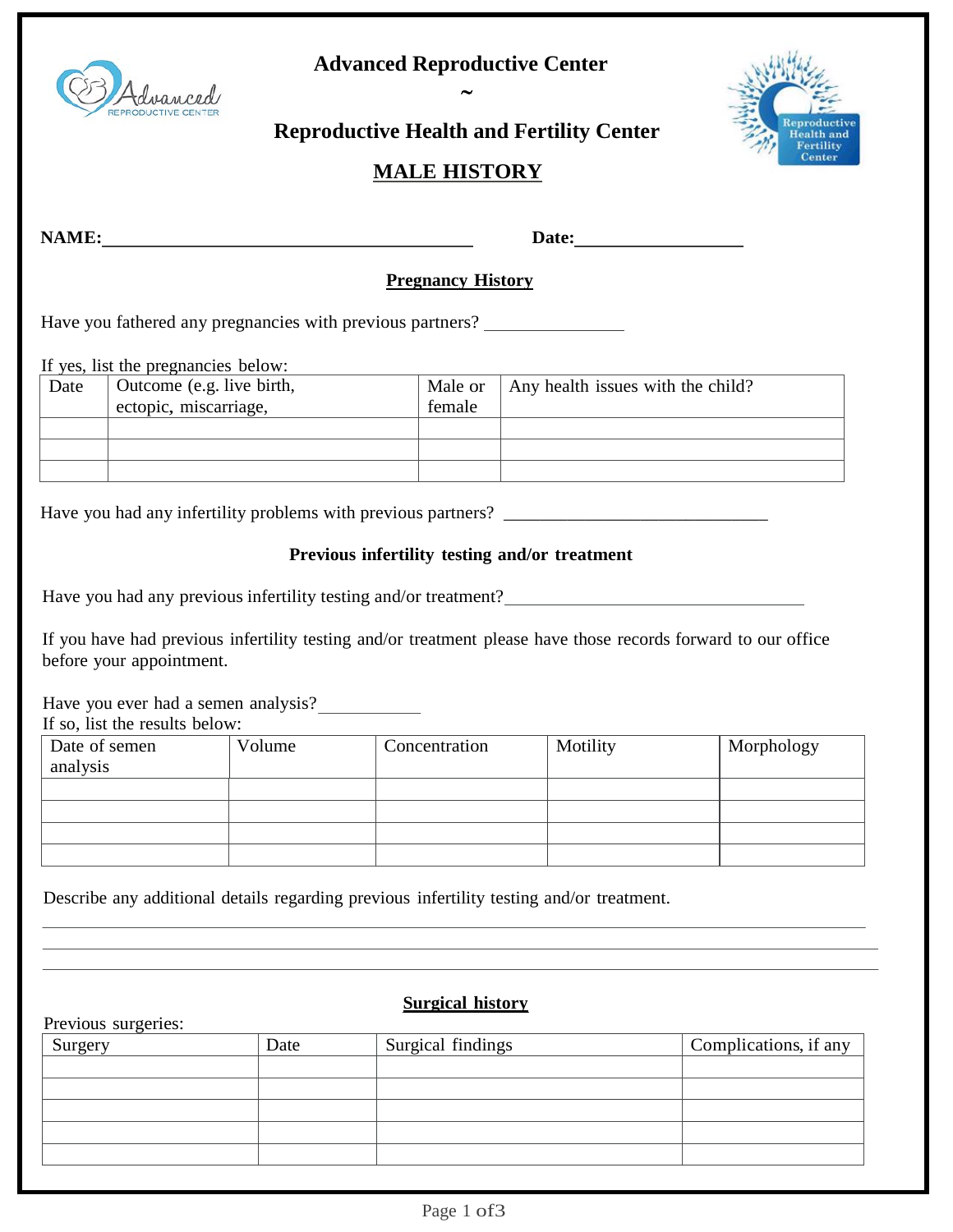Name:

Any additional details regarding previous surgeries:

### **Medical History**

<u> 1980 - Andrea Santa Andrea Andrea Andrea Andrea Andrea Andrea Andrea Andrea Andrea Andrea Andrea Andrea Andr</u>

<u> 1989 - Johann Stoff, amerikansk politiker (d. 1989)</u>

List any medical problems such as high blood pressure, cancer, diabetes, asthma, arthritis, migraine headaches, thyroid problems, heart disease etc.

Erectile or ejaculatory dysfunction?<br>
<u>Executive or equal</u>

### **Family History**

Family members' medical history including high blood pressure, cancer, diabetes, asthma, arthritis, mental retardation, heart disease etc.

| Medical problem | Family member(s) affected (e.g. mom, maternal grandmother, sister etc.) |
|-----------------|-------------------------------------------------------------------------|
|                 |                                                                         |
|                 |                                                                         |
|                 |                                                                         |
|                 |                                                                         |
|                 |                                                                         |

Do you have any history of infertility or multiple miscarriages in your family?

Any additional details regarding medical problems that run in your family:

### **Medications**

Medications including vitamins and herbal medications:

| Medication | Dose and frequency (e.g. 20 mg 3 times a day) | Reason for taking the medication |
|------------|-----------------------------------------------|----------------------------------|
|            |                                               |                                  |
|            |                                               |                                  |
|            |                                               |                                  |
|            |                                               |                                  |
|            |                                               |                                  |

Allergies:

Any additional details regarding medications or allergies: